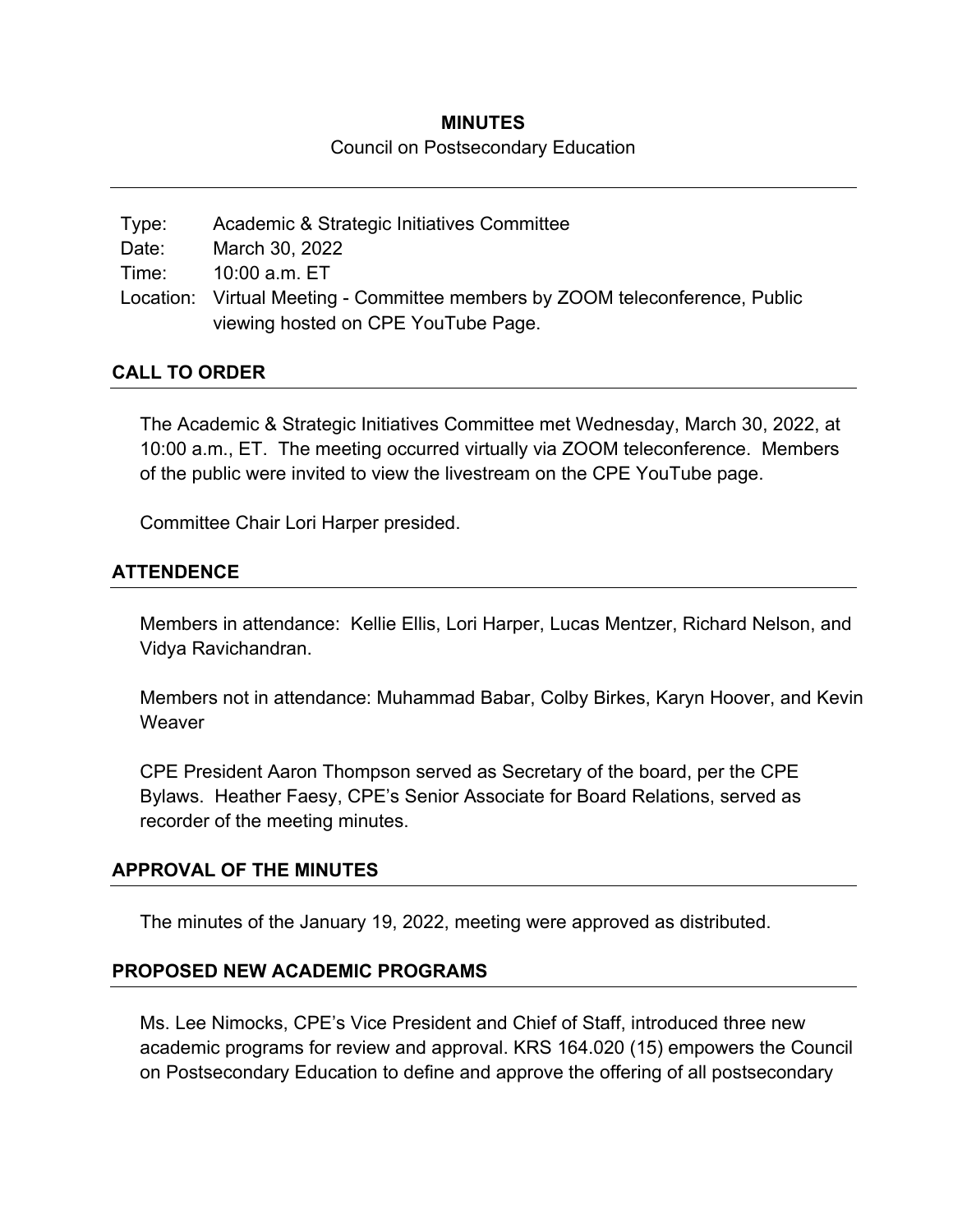education technical, associate, baccalaureate, graduate, and professional degree, certificate, or diploma programs in the public postsecondary education institutions.

Council staff reviewed the proposed programs and recommended approval.

## **University of Louisville**

### Curriculum and Instruction (Ed.S.) – CIP 13.0301

Presented by: Dr. Shelley Thomas, Associate Professor of Elementary, Middle, and Secondary Teacher Education

- The 30-credit-hour Education Specialist (Ed.S.) program in Curriculum and Instruction will prepare classroom teachers to become curriculum and instruction specialists in a particular area of teaching. Potential candidates for the degree are teachers who have completed a master's degree in education or a related field and are interested in continuing their educational pursuits, but not interested in pursuing a Ph.D. in Curriculum and Instruction. The program will provide graduates with expertise needed for strong instructional leadership in schools and will offer online, face-to-face, and hybrid course options.

### Accountancy and Analytics (M.S.) – CIP 52.1301

Presented by: Michael Wade, Director of the School of Accountancy

- The 34-credit hour Master of Science program will replace the current Master of Accountancy degree program. The program aligns with the needs for accounting and business analytics talent in the region. The cohort-based program will utilize eight-week compressed courses and will require three semesters to complete. The program will equip graduates with technical accounting knowledge of Generally Accepted Accounting Principles and General Accepted Auditing Standards, prepare graduates to be Certified Public Accountants, and offer a programmatic understanding of the results of data effectively in terms of data visualization and data storytelling.

MOTION: Ms. Ravichandran moved the Committee approve the proposed programs from the University of Louisville and recommend approval by the full Council at its April 15, 2022, meeting. Dr. Ellis seconded the motion.

VOTE: The motion passed.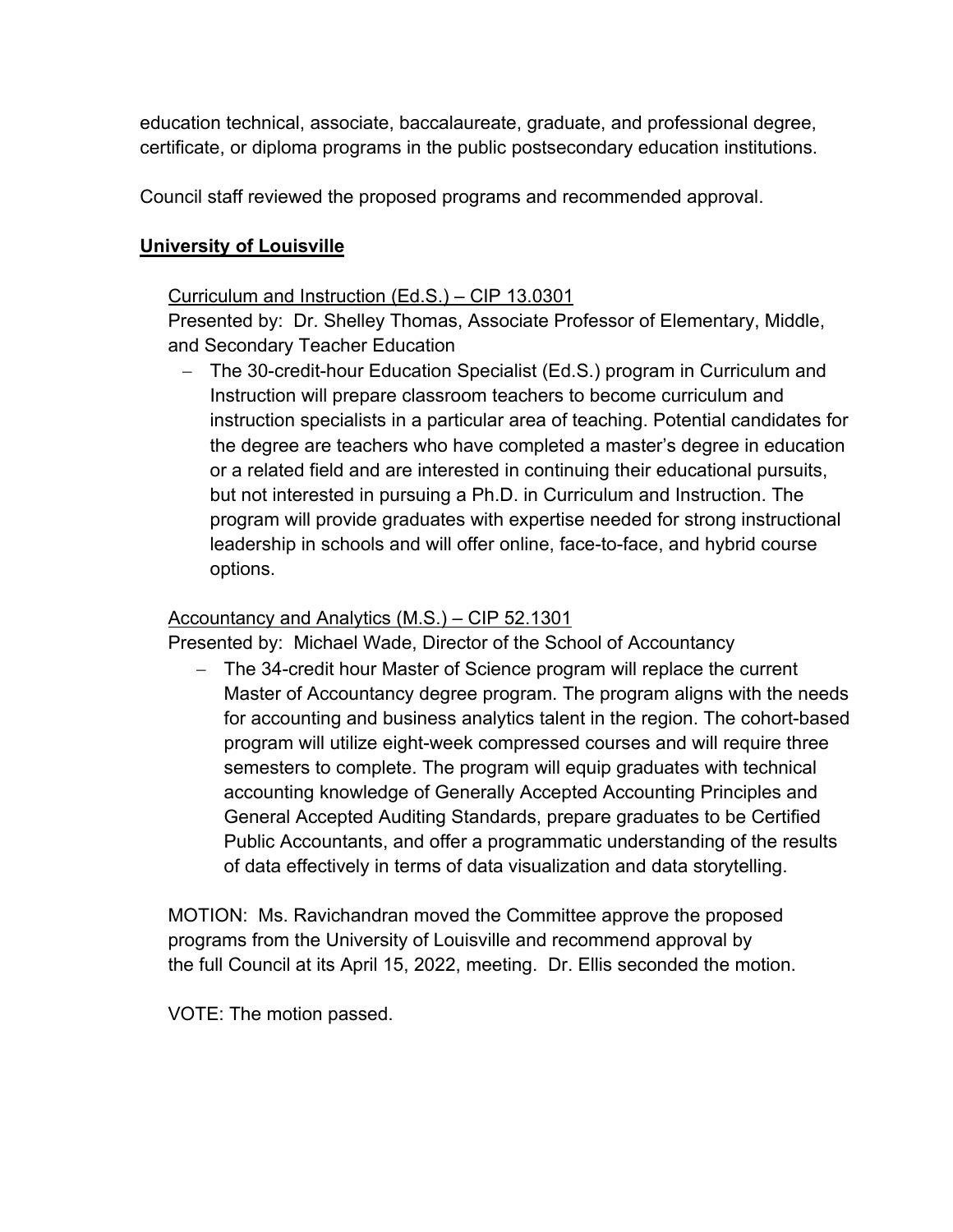### **Western Kentucky University**

## Cybersecurity Data Analysis (M.S.) – CIP 43.0404)

Presented by: Dr. Ray Blankenship, Department Chair and Professor of Information Systems

- The 30-credit hour Master of Science program will focus on the study of cybersecurity defenses using data analytics to support the principles of data confidentiality, integrity, and availability. It will combine cybersecurity and data analytics to provide students with the skills to prevent and detect cybersecurity attacks. Students will learn to defend proactively and continuously improve the enterprise's security with an emphasis on using data analytics. Students will also learn about the latest techniques in data management, data mining models, and data visualization. Additionally, cybersecurity policies and compliance issues from an information assurance and risk management perspective will be taught. The program will be delivered entirely online to meet the access demand of working adults who are the primary audience for this program.

MOTION: Mr. Nelson moved the Committee approve the proposed program from Western Kentucky University and recommend approval by the full Council at its April 15, 2022, meeting. Chair Mentzer seconded the motion.

VOTE: The motion passed.

# **HIGHER EDUCATION MATTERS CAMPAIGN LAUNCH**

Ms. Sue Patrick, CPE's Chief Communication Officer, provided an overview of the Higher Education Matters campaign, which was launched in February 2022 in partnership with the public colleges and universities. The campaign goals are to improve public understanding that higher education is key to greater opportunity and economic growth and to promote college-going for traditional and adult students. The initiative supports the Value priority of the 2022-30 Statewide Strategic Agenda.

# **KENTUCKY ADVISING ACADEMY**

Dr. Amanda Ellis, CPE's Associate Vice President, K-12 Policies and Programs, and Dr. Destiny O'Rourke, Director, updated the Committee on the Kentucky Advising Academy (KAA), which was developed to support postsecondary advising efforts in the state by providing professional learning opportunities for school counselors, Family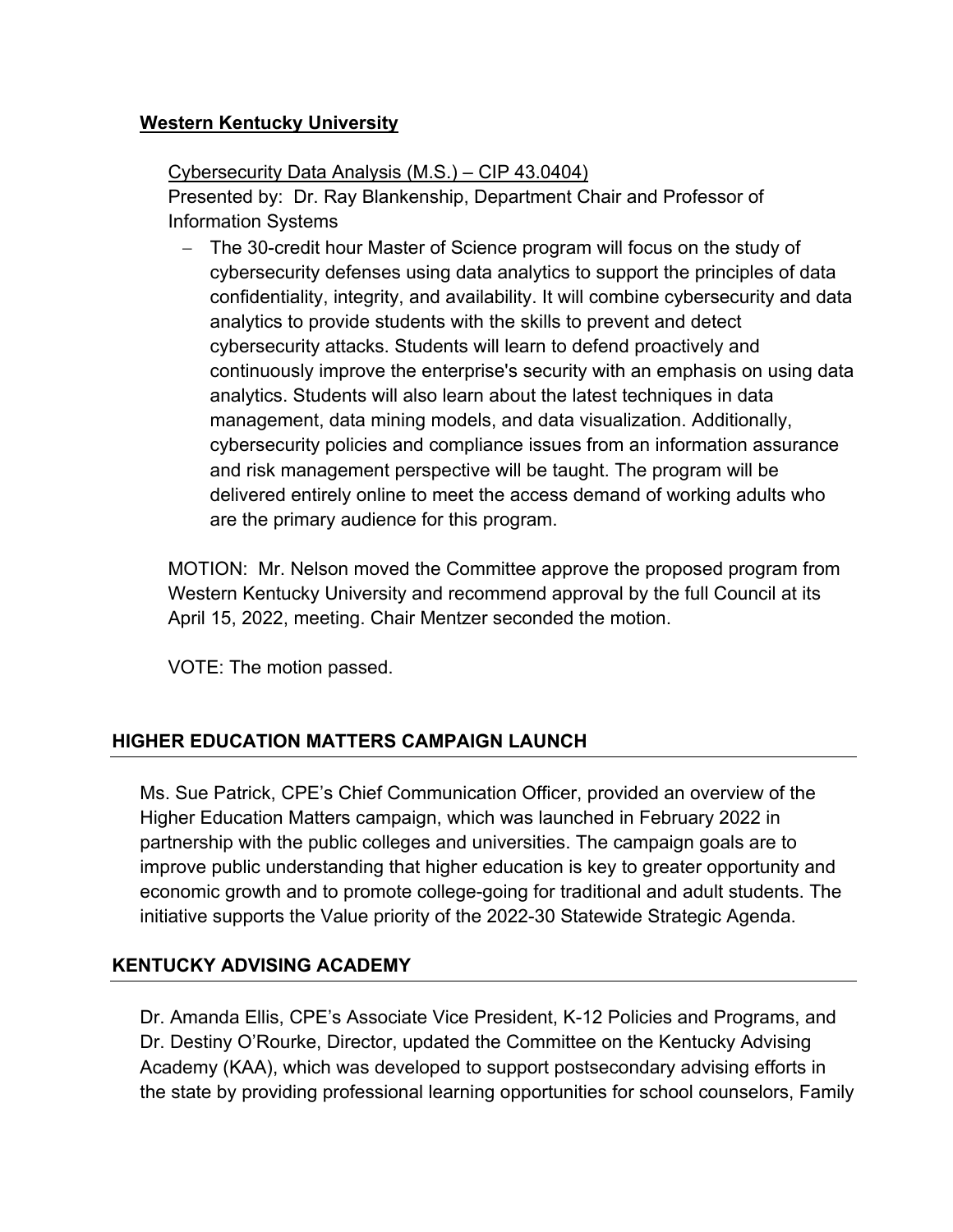Resource/Youth Service Center Coordinators and professional educators in postsecondary advising roles. Services provided by the KAA aim to build knowledge, capacity, and community among advising practitioners. This work includes a new podcast called *Well Advised*, monthly webinars, quarterly newsletters, and regionallybased professional development opportunities for postsecondary advising teams.

### **2022 STUDENT SUCCESS SUMMIT**

Dr. Lilly Massa-McKinley, CPE's Executive Director, discussed the upcoming 2022 Student Success Summit. Planned for April 11-12, 2022, at the Louisville Marriott East, the Summit will focus with the theme of Innovation through Collaboration, and will bring together faculty, staff and administrators from across the Commonwealth to achieve four important goals:

- To inspire innovation and collaboration in our work.
- To raise awareness of the new statewide strategic agenda and coherence with the Council's initiatives
- To accelerate progress on student success initiatives.
- To foster connection and community among colleagues across institutions.

Building upon the CPE Student Success Framework, the 2022 Summit will feature keynote speakers and hands-on learning workshops that focus on connecting, charting, continuing and completing pathways to success.

### **IMPLEMENTATION UPDATE, 2022-30 STATEWIDE STRATEGIC AGENDA**

Ms. Lee Nimocks, CPE's Vice President and Chief of Staff, presented an implementation status update on 2022-30 Statewide Strategic Agenda. Following the Council's approval on November 5, 2021, the following steps had been taken or were in progress:

- Formal distribution document finalized and professional printed.
- Virtual launch event held February 9, 2022
- Finalized the 2022-24 campus-level strategies and performance targets.
- Finalized the 2022-24 state-level action plan for each objective.

Ms. Nimocks also stated progress toward the goals of the agenda will be communicated through the Annual Progress Report and dedicated Strategic Agenda webpage, a key performance indicators dashboard, annual presentations from campus presidents/leadership, and priority-focused updates/discussions with Council during quarterly work sessions.